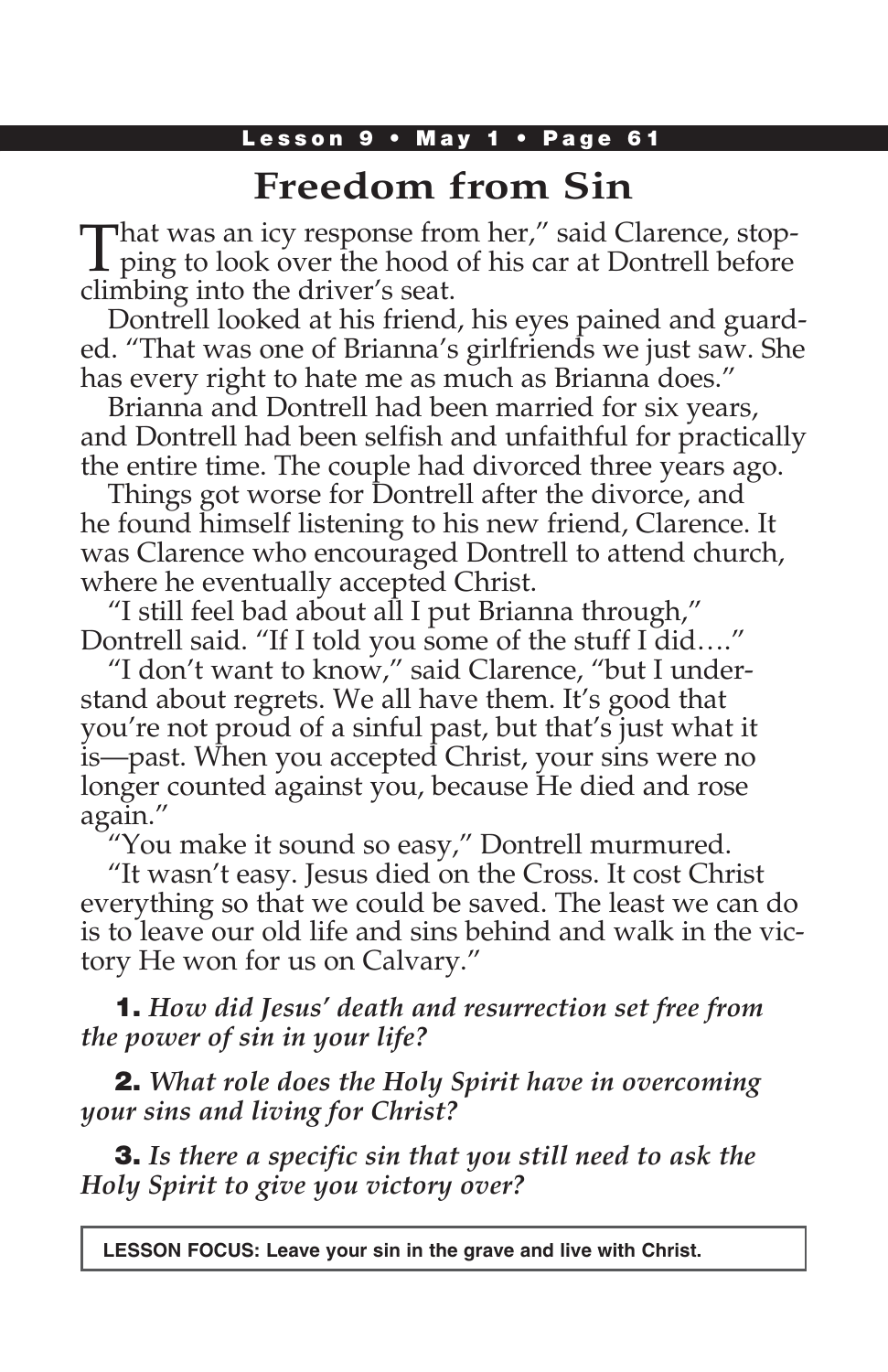# Dead to Sin

*Romans 6:1-4, KJV* **1 What shall we say then? Shall we continue in sin, that grace may abound? 2 God forbid. How shall we, that are dead to sin, live any longer therein? 3 Know ye not, that so many of us as were baptized into Jesus Christ were baptized into his death? 4 Therefore we are buried with him by baptism into death: that like as Christ was raised up from the dead by the glory of the Father, even so we also should walk in newness of life.**

*Romans 6:1-4, NIV* 

**1 What shall we say, then? Shall we go on sinning so that grace may increase? 2 By no means! We are those who have died to sin; how can we live in it any longer? 3 Or don't you know that all of us who were baptized into Christ Jesus were baptized into his death? 4 We were therefore buried with him through baptism into death in order that, just as Christ was raised from the dead through the glory of the Father, we too may live a new life.**

The first three chapters of Paul's letter to the believers in Rome provide a clear indictment of sin against all humanity, and because of our sin, we are condemned in the eyes of a holy and righteous God. Thankfully, God has graciously offered us the gift of eternal life in Jesus.

Considering all this, our lesson's Scripture begins with a question about whether God's people should continue sinning so God's grace could increase in their lives. The obvious answer is absolutely not! Since we have died to sin, we should no longer live in it. When we were "baptized into Christ Jesus [we] were baptized into his death" (6:3). When He died on the Cross, those who put their faith in Him also died with Him. Further, just as Jesus was raised from the grave, so too are those who died with Him raised to walk in the "new life" (vs. 4). Christ's resurrection glorified the Father, and such should be the heart's desire of those who walk in the new life that is ours in the Lord.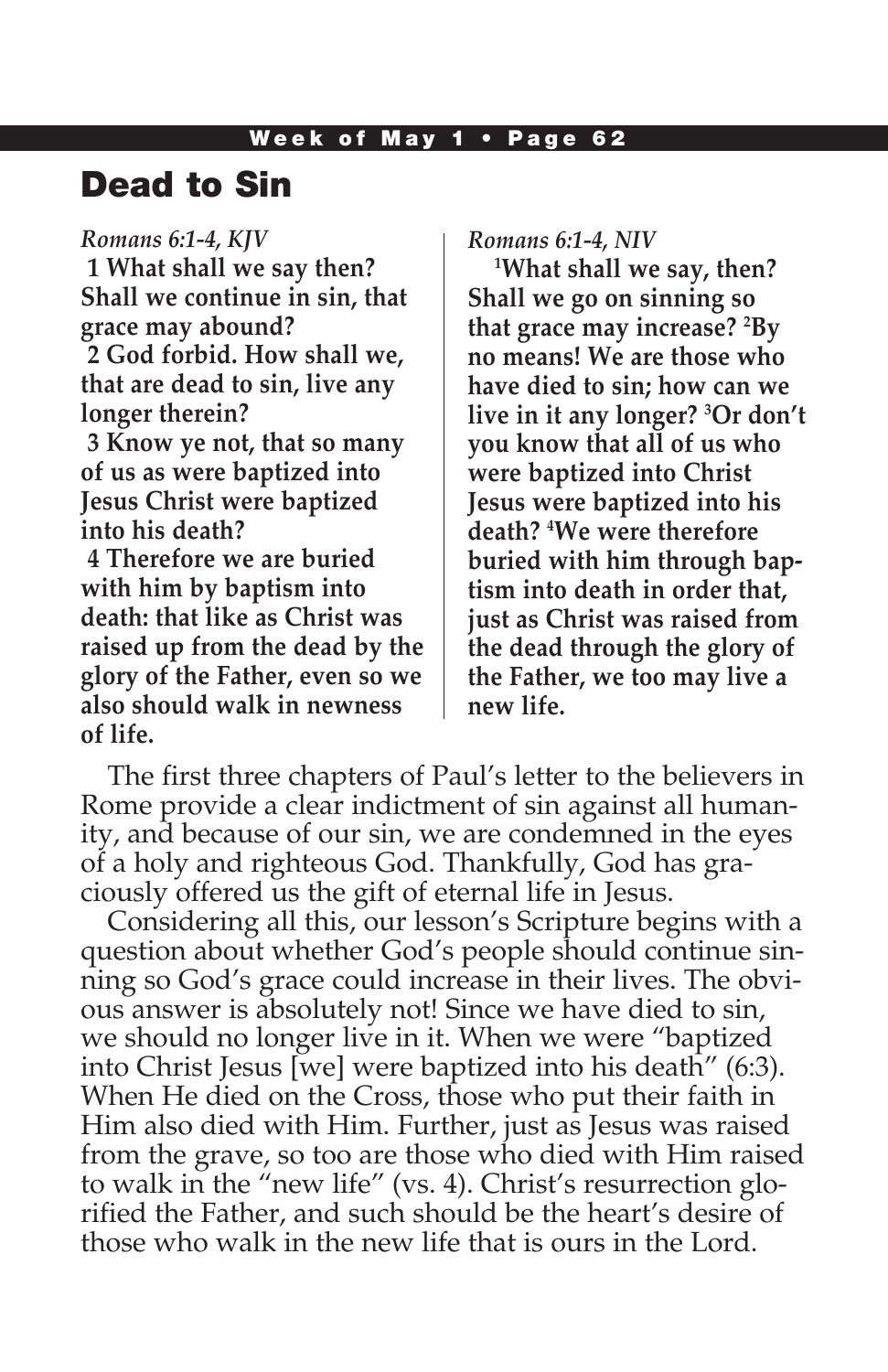Everything we do should bring glory to Him. However, living for the glory of God is impossible on our own. Thankfully, He who died for us and rose again now lives within us, so we can now live for the glory of our Father.

4. *Paul asked if we should continue to sin so God's grace may increase. Why is the answer a resounding no?*

5. *What does our baptism into Christ do for us?*

6. *What are the practical results of believers being "buried" and "raised" with Christ?*

# Freed from Sin

### *Romans 6:5-10, KJV*

**5 For if we have been planted together in the likeness of his death, we shall be also in the likeness of his resurrection: 6 Knowing this, that our old man is crucified with him, that the body of sin might be destroyed, that henceforth we should not serve sin.**

**7 For he that is dead is freed from sin.**

**8 Now if we be dead with Christ, we believe that we shall also live with him:**

**9 Knowing that Christ being raised from the dead dieth no more; death hath no more dominion over him.**

**10 For in that he died, he died unto sin once: but in that he liveth, he liveth unto God.**

*Romans 6:5-10, NIV* 

**5 For if we have been united with him in a death like his, we will certainly also be united with him in a resurrection like his. 6 For we know that our old self was crucified with him so that the body ruled by sin might be done away with, that we should no longer be slaves to sin— 7 because anyone who has died has been set free from sin.**

**8 Now if we died with Christ, we believe that we will also live with him. 9 For we know that since Christ was raised from the dead, he cannot die again; death no longer has mastery over him. 10The death he died, he died to sin once for all; but the life he lives, he lives to God.**

Because of our identification with the death, burial, and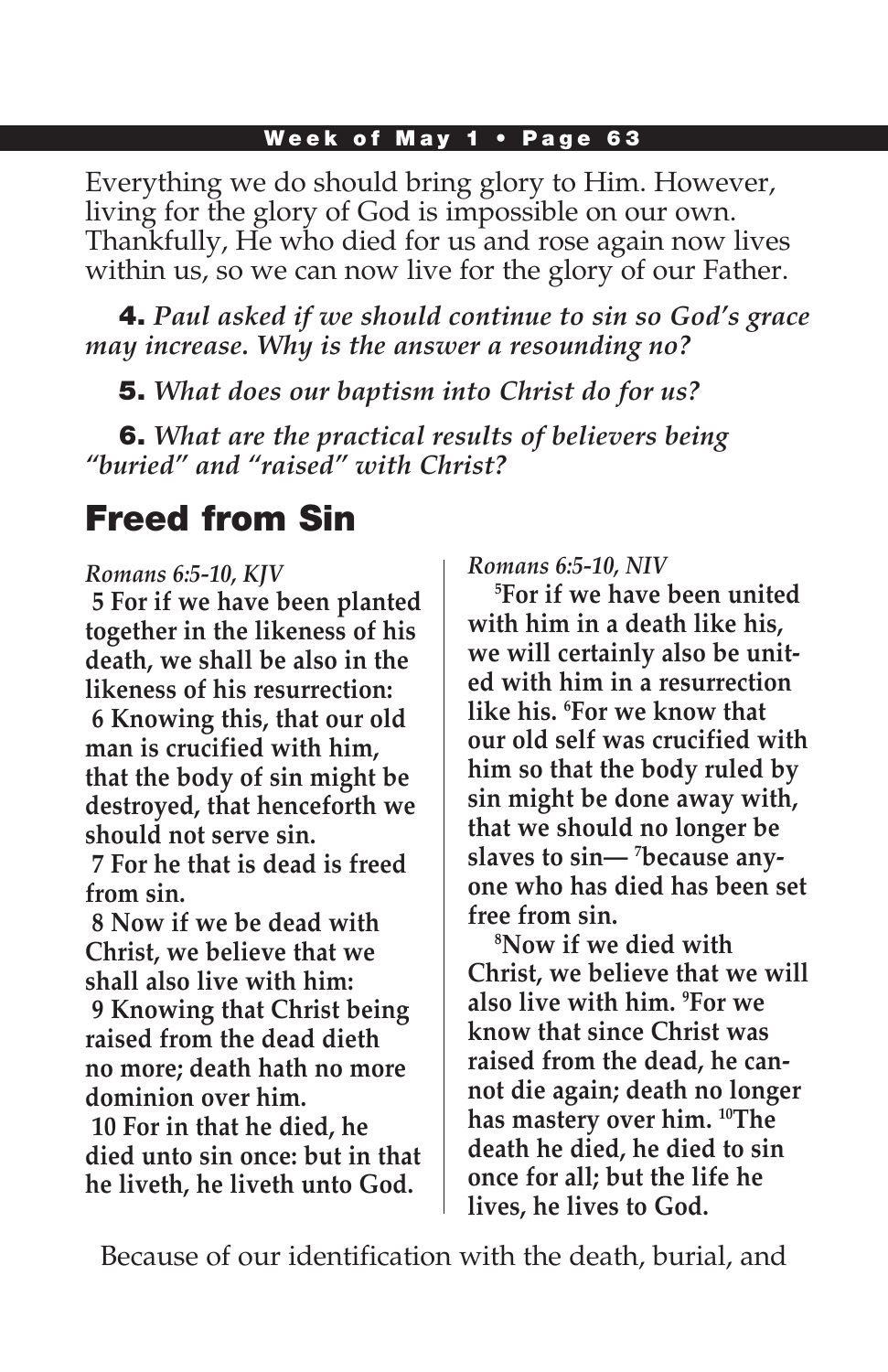resurrection of Jesus Christ, we are no longer slaves to sin. Rather, in Christ we have been freed from the slavery and bondage that sin brought us. When someone trusts in Jesus for the forgiveness of sin, their old self—the sin nature we are born with—has been crucified with Him.

However, since the Lord rose again, believers also have risen to eternal life in Him. In so doing, we left that old self that was ruled by sin in the grave where it belongs. Now, we no longer have to serve sin because Jesus freed us from it. Having died with Him, we can now live with Him. Death has no "mastery" over our Lord or over us (vs. 9).

Our freedom from sin is threefold. First, in Christ, believers have been freed from the penalty of sin, for Jesus took our penalty upon Himself when He died for us. Second, we are being freed daily from the power of sin, for as death no longer has dominion over our Lord, sin need not have rule over His people. And third, we live in the great hope that one day we will be freed from the very presence of sin in eternity with Jesus.

7. *What hope do we have because of the death, burial, and resurrection of our Lord?* 

8. *How does death bring freedom from sin?*

9. *In what three ways are believers freed from sin?*

## Power over Sin

#### *Romans 6:11-14, KJV*

**11 Likewise reckon ye also yourselves to be dead indeed unto sin, but alive unto God through Jesus Christ our Lord.**

**12 Let not sin therefore reign in your mortal body, that ye should obey it in the lusts thereof. 13 Neither yield ye your** 

#### *Romans 6:11-14, NIV*

**11In the same way, count yourselves dead to sin but alive to God in Christ Jesus. 12Therefore do not let sin reign in your mortal body so that you obey its evil desires. 13Do not offer any part of yourself to sin as an**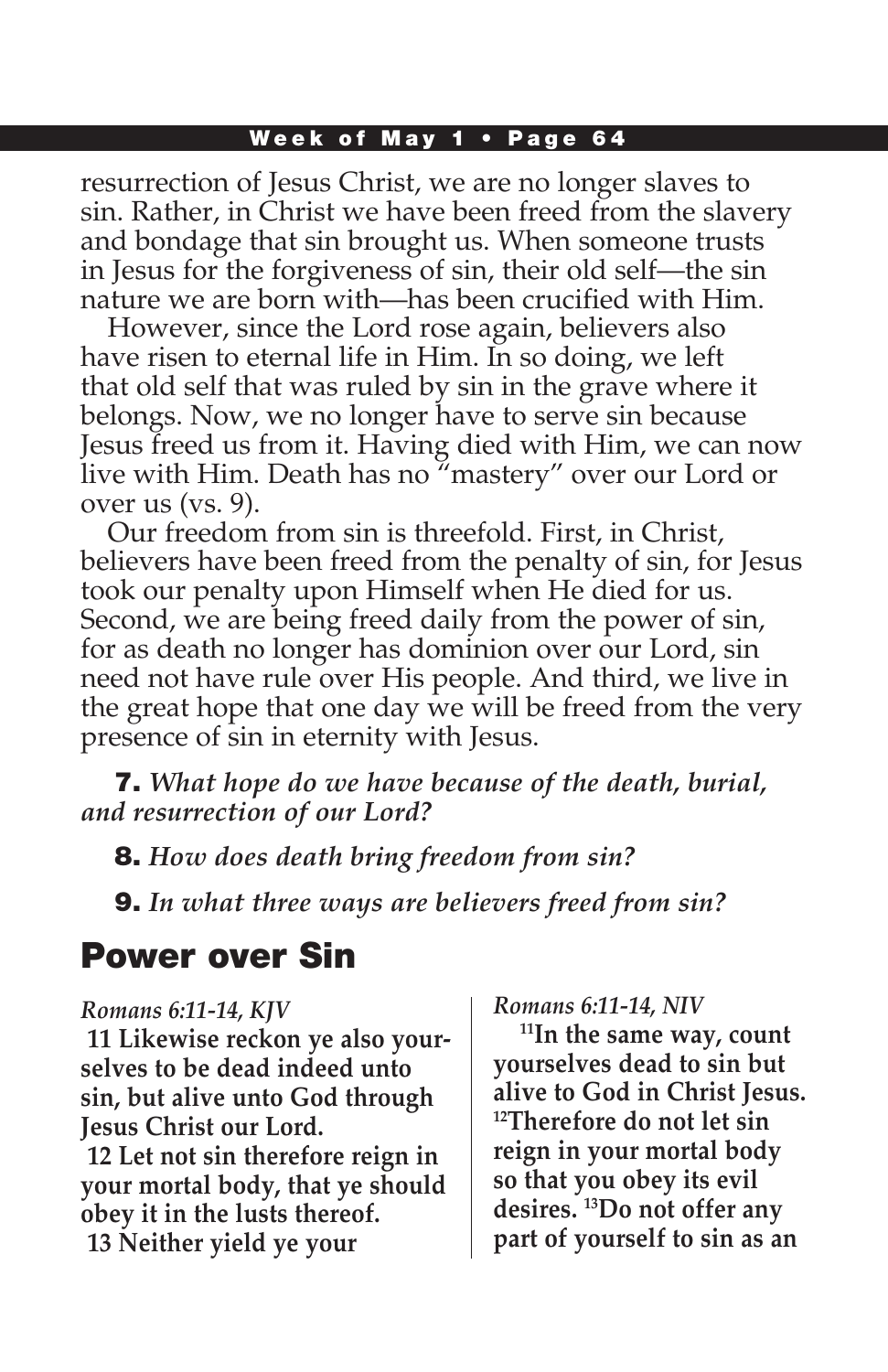**members as instruments of unrighteousness unto sin: but yield yourselves unto God, as those that are alive from the dead, and your members as instruments of righteousness unto God.**

**14 For sin shall not have dominion over you: for ye are not under the law, but under grace.**

**instrument of wickedness, but rather offer yourselves to God as those who have been brought from death to life; and offer every part of yourself to him as an instrument of righteousness. 14For sin shall no longer be your master, because you are not under the law, but under grace.** 

That believers are dead to sin is great news, but in Jesus Christ, we are also alive to God. This is not something that comes automatically. Rather, God's people must believe that they are dead to sin and alive to Him, and then by faith they must act upon that truth. Those who have been freed from sin should no longer be blinded by it. Therefore, they can now reason clearly and draw the right conclusion about being dead to sin and alive to God. As a result, we neither have to let sin reign in us nor obey its lustful desires; rather, we now yield to God, who gave us eternal life in Christ. Instead of being instruments of sin and the wickedness it brings, we can be "instrument[s] of righteousness" (vs. 13) to His glory. Prior to coming to Christ in saving faith, we were under the condemnation of God's law. But by the grace of God we can live to His glory. Sin is not our "master" (vs. 14). We are now under His grace. We can be free from the chains of sin and alive to God through Jesus Christ, our Lord and Savior.

10. *Because we are alive to God in Christ, what should not reign over us?*

11. *Instead, because we are alive to God in Christ, what should reign over us?*

12. *Why should sin no longer have mastery or dominion over God's people?*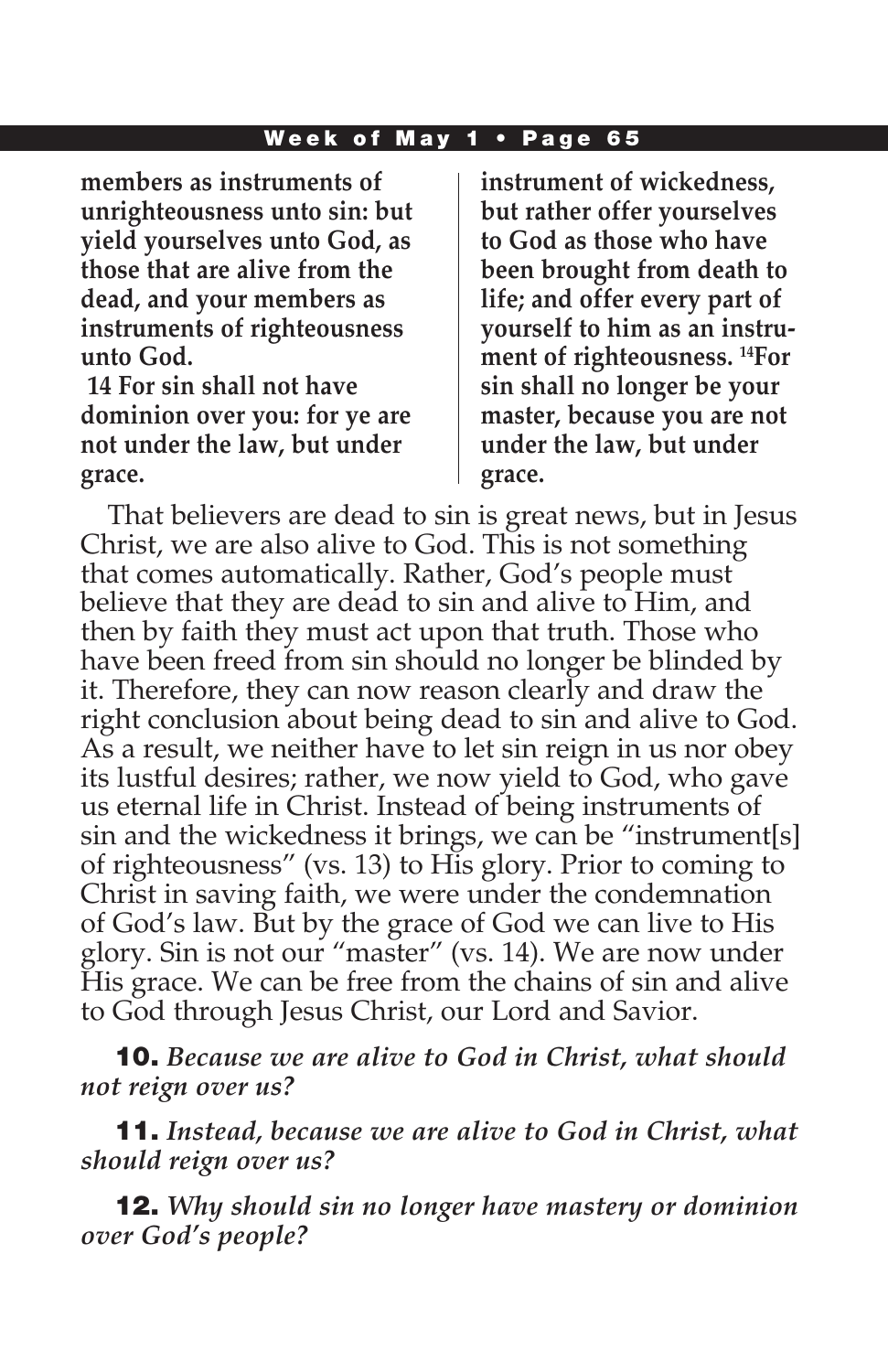### From Death to Life

"Spiraling down a deep dark hole" describes Lewis's life from the time he was 18 years old until his 30th birthday. After his mother's death, he turned to drugs for release from his grief and lost his job. His older sister let him move in with her, but after he stole from her, she kicked him out. Lewis moved from one drug house to another. He lost contact with his sister and friends.

On Lewis's 30th birthday, he wanted to die as he laid under a bridge ready to overdose. Then within himself, he heard his mother's voice saying, "I'm praying for you." Something within him pushed him to the nearest church. The doors were open. Lewis went inside and knelt at the altar. He begged Jesus to give him power to overcome his drug addiction. He didn't hear an audible voice, but once he said, "Jesus, take over my life," he felt peace.

Lewis didn't know how long he laid on the altar, but suddenly a young man was sitting next to him. The young man prayed and asked Jesus to make Lewis a new man.

This young man, the church janitor, offered Lewis to join him in his small room in back of the church. Lewis shared his story, then the janitor picked up an old Bible and started reading about being made new in Christ. Lewis knew he wanted that new life.

Lewis stayed with the janitor while he attended a support group for his addiction. The janitor found Lewis a janitorial job at another church, but even as the temptation to return to his old life frequently appeared, the Holy Spirit empowered him to overcome the temptations, and his janitor friend helped him continue to live for Christ.

13. *Why is it necessary to acknowledge sin in order to die to it?* 

14. *What role does the Holy Spirit play in living a new life in Christ?*

15. *How have you experienced death to sin and new life in Christ?*